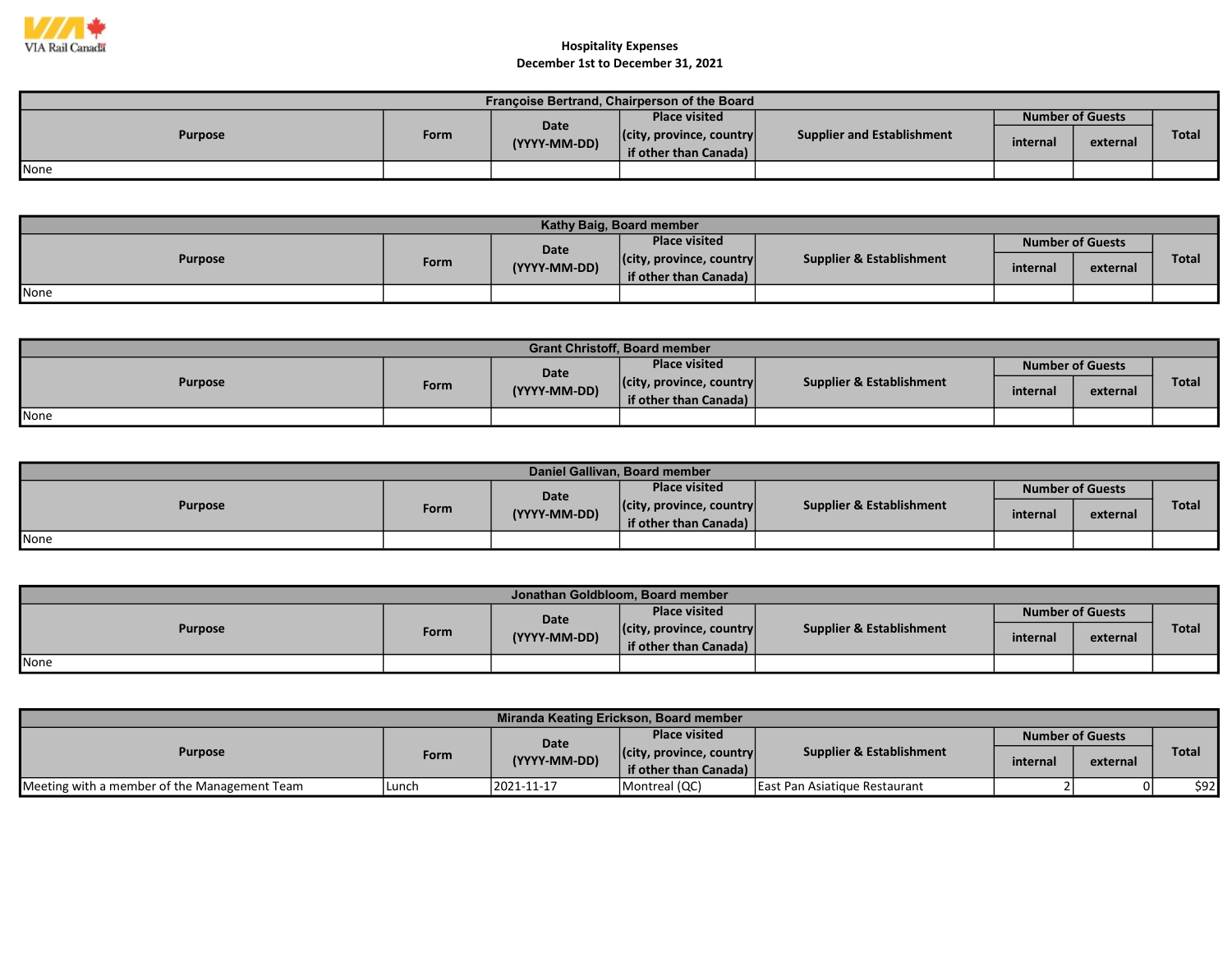

| Jane Mowat, Board member |      |                      |                                                           |                                     |                         |          |              |  |  |  |
|--------------------------|------|----------------------|-----------------------------------------------------------|-------------------------------------|-------------------------|----------|--------------|--|--|--|
|                          |      |                      | <b>Place visited</b>                                      |                                     | <b>Number of Guests</b> |          |              |  |  |  |
| <b>Purpose</b>           | Form | Date<br>(YYYY-MM-DD) | $ $ (city, province, country $ $<br>if other than Canada) | <b>Supplier &amp; Establishment</b> | internal                | external | <b>Total</b> |  |  |  |
| None                     |      |                      |                                                           |                                     |                         |          |              |  |  |  |

| Glenn Rainbird, Board member |      |              |                                  |                          |          |                         |              |  |  |  |  |
|------------------------------|------|--------------|----------------------------------|--------------------------|----------|-------------------------|--------------|--|--|--|--|
| <b>Purpose</b>               |      | Date         | <b>Place visited</b>             |                          |          | <b>Number of Guests</b> |              |  |  |  |  |
|                              | Form | (YYYY-MM-DD) | $ $ (city, province, country $ $ | Supplier & Establishment | internal | external                | <b>Total</b> |  |  |  |  |
|                              |      |              | if other than Canada)            |                          |          |                         |              |  |  |  |  |
| <b>None</b>                  |      |              |                                  |                          |          |                         |              |  |  |  |  |

| <b>Gail Stephens, Board member</b> |      |              |                                  |                          |                         |          |              |  |  |  |
|------------------------------------|------|--------------|----------------------------------|--------------------------|-------------------------|----------|--------------|--|--|--|
| <b>Purpose</b>                     |      | Date         | <b>Place visited</b>             |                          | <b>Number of Guests</b> |          |              |  |  |  |
|                                    | Form | (YYYY-MM-DD) | $ $ (city, province, country $ $ | Supplier & Establishment | internal                | external | <b>Total</b> |  |  |  |
|                                    |      |              | if other than Canada)            |                          |                         |          |              |  |  |  |
| None                               |      |              |                                  |                          |                         |          |              |  |  |  |

| Kenneth Tan, Board member |      |              |                                  |                          |                         |          |              |  |  |  |
|---------------------------|------|--------------|----------------------------------|--------------------------|-------------------------|----------|--------------|--|--|--|
| <b>Purpose</b>            |      | Date         | <b>Place visited</b>             |                          | <b>Number of Guests</b> |          |              |  |  |  |
|                           | Form | (YYYY-MM-DD) | $ $ (city, province, country $ $ | Supplier & Establishment | internal                | external | <b>Total</b> |  |  |  |
|                           |      |              | if other than Canada)            |                          |                         |          |              |  |  |  |
| <b>None</b>               |      |              |                                  |                          |                         |          |              |  |  |  |

| Geneviève Tanguay, Board member |      |              |                                                           |                          |          |                         |              |  |  |  |
|---------------------------------|------|--------------|-----------------------------------------------------------|--------------------------|----------|-------------------------|--------------|--|--|--|
| <b>Purpose</b>                  |      | Date         | <b>Place visited</b>                                      |                          |          | <b>Number of Guests</b> |              |  |  |  |
|                                 | Form | (YYYY-MM-DD) | $ $ (city, province, country $ $<br>if other than Canada) | Supplier & Establishment | internal | external                | <b>Total</b> |  |  |  |
| None                            |      |              |                                                           |                          |          |                         |              |  |  |  |

| Vianne Timmons, Board member |      |              |                                                           |                          |          |                         |              |  |  |  |
|------------------------------|------|--------------|-----------------------------------------------------------|--------------------------|----------|-------------------------|--------------|--|--|--|
|                              |      | <b>Date</b>  | <b>Place visited</b>                                      |                          |          | <b>Number of Guests</b> |              |  |  |  |
| <b>Purpose</b>               | Form | (YYYY-MM-DD) | $ $ (city, province, country $ $<br>if other than Canada) | Supplier & Establishment | internal | external                | <b>Total</b> |  |  |  |
| None                         |      |              |                                                           |                          |          |                         |              |  |  |  |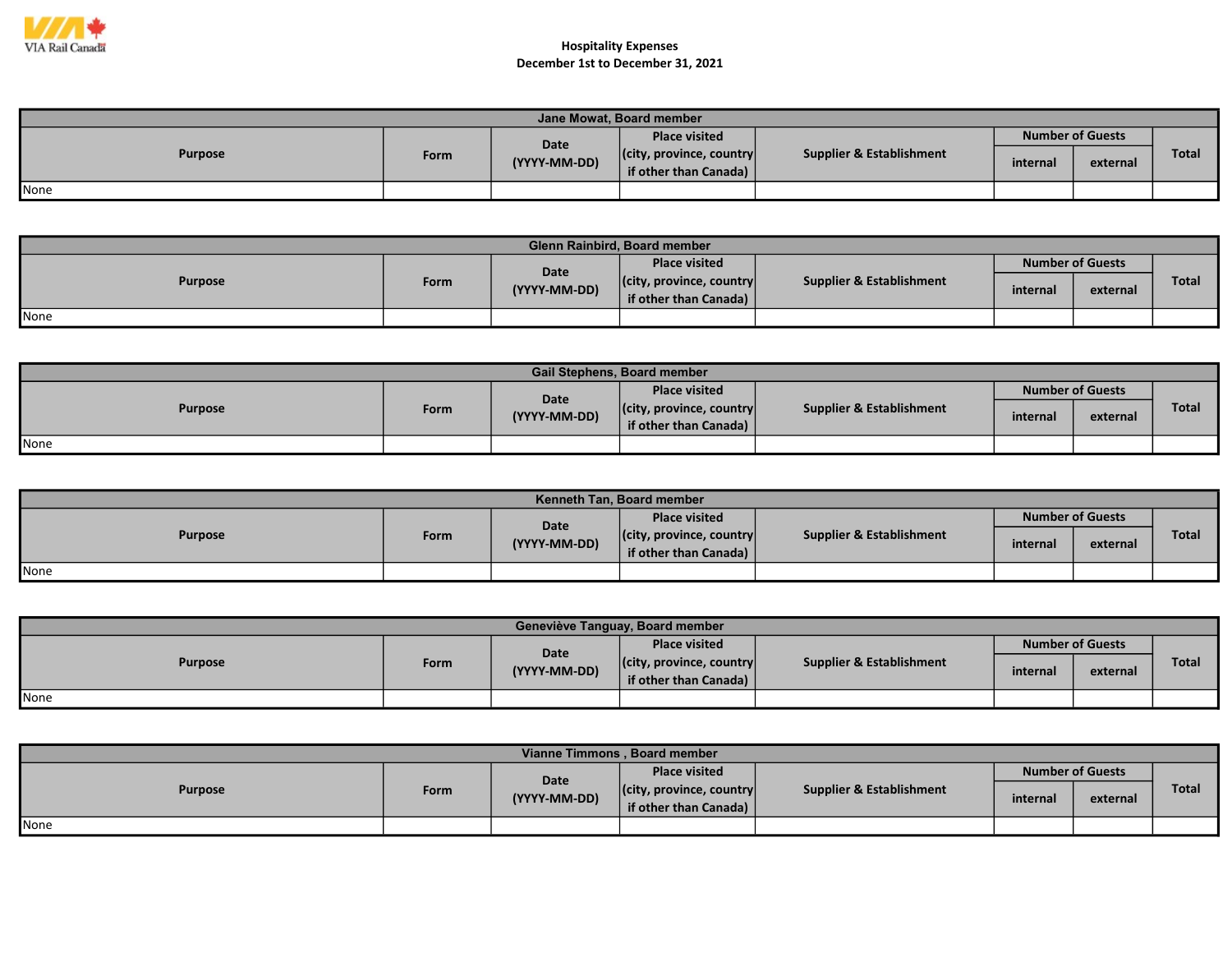

| <b>Cynthia Garneau. President and Chief Executive Officer</b> |      |              |                                  |                                   |                                     |          |              |  |  |
|---------------------------------------------------------------|------|--------------|----------------------------------|-----------------------------------|-------------------------------------|----------|--------------|--|--|
| <b>Purpose</b>                                                |      | Date         | <b>Place visited</b>             |                                   | <b>Number of Guests</b><br>internal |          |              |  |  |
|                                                               | Form | (YYYY-MM-DD) | $ $ (city, province, country $ $ | <b>Supplier and Establishment</b> |                                     | external | <b>Total</b> |  |  |
|                                                               |      |              | <b>if other than Canada)</b>     |                                   |                                     |          |              |  |  |
| <b>None</b>                                                   |      |              |                                  |                                   |                                     |          |              |  |  |

| Danielle Boisvert, Vice President, Corporate Controller |      |                      |                                                           |                                   |          |                         |              |  |  |
|---------------------------------------------------------|------|----------------------|-----------------------------------------------------------|-----------------------------------|----------|-------------------------|--------------|--|--|
| <b>Purpose</b>                                          |      |                      | <b>Place visited</b>                                      |                                   |          | <b>Number of Guests</b> |              |  |  |
|                                                         | Form | Date<br>(YYYY-MM-DD) | $ $ (city, province, country $ $<br>if other than Canada) | <b>Supplier and Establishment</b> | internal | external                | <b>Total</b> |  |  |
| <b>I</b> None                                           |      |                      |                                                           |                                   |          |                         |              |  |  |

| André Bouchard, Vice-president, Mechanical Services |      |              |                                                           |                                   |                         |          |              |  |  |
|-----------------------------------------------------|------|--------------|-----------------------------------------------------------|-----------------------------------|-------------------------|----------|--------------|--|--|
| <b>Purpose</b>                                      |      | <b>Date</b>  | <b>Place visited</b>                                      |                                   | <b>Number of Guests</b> |          |              |  |  |
|                                                     | Form | (YYYY-MM-DD) | $ $ (city, province, country $ $<br>if other than Canada) | <b>Supplier and Establishment</b> | internal                | external | <b>Total</b> |  |  |
| None                                                |      |              |                                                           |                                   |                         |          |              |  |  |

| <b>Bruno Cacciola, Chief, Business Transformation Officer</b> |      |              |                                  |                                   |                         |          |              |  |  |
|---------------------------------------------------------------|------|--------------|----------------------------------|-----------------------------------|-------------------------|----------|--------------|--|--|
| <b>Purpose</b>                                                |      | Date         | <b>Place visited</b>             |                                   | <b>Number of Guests</b> |          |              |  |  |
|                                                               | Form | (YYYY-MM-DD) | $ $ (city, province, country $ $ | <b>Supplier and Establishment</b> | internal                | external | <b>Total</b> |  |  |
|                                                               |      |              | if other than Canada)            |                                   |                         |          |              |  |  |
| None                                                          |      |              |                                  |                                   |                         |          |              |  |  |

| Marie-Claude Cardin, Chief Financial Officer |      |              |                                  |                                   |          |                         |              |  |
|----------------------------------------------|------|--------------|----------------------------------|-----------------------------------|----------|-------------------------|--------------|--|
| <b>Purpose</b>                               |      | Date         | <b>Place visited</b>             |                                   |          | <b>Number of Guests</b> |              |  |
|                                              | Form | (YYYY-MM-DD) | $ $ (city, province, country $ $ | <b>Supplier and Establishment</b> | internal | external                | <b>Total</b> |  |
|                                              |      |              | if other than Canada)            |                                   |          |                         |              |  |
| <b>None</b>                                  |      |              |                                  |                                   |          |                         |              |  |

| Ben Marc Diendéré, Chef Communications & Public Affairs |      |              |                                  |                                   |          |                         |       |  |  |
|---------------------------------------------------------|------|--------------|----------------------------------|-----------------------------------|----------|-------------------------|-------|--|--|
| <b>Purpose</b>                                          |      | Date         | <b>Place visited</b>             |                                   |          | <b>Number of Guests</b> |       |  |  |
|                                                         | Form | (YYYY-MM-DD) | $ $ (city, province, country $ $ | <b>Supplier and Establishment</b> |          |                         | Total |  |  |
|                                                         |      |              | if other than Canada)            |                                   | internal | external                |       |  |  |
| <b>I</b> None                                           |      |              |                                  |                                   |          |                         |       |  |  |